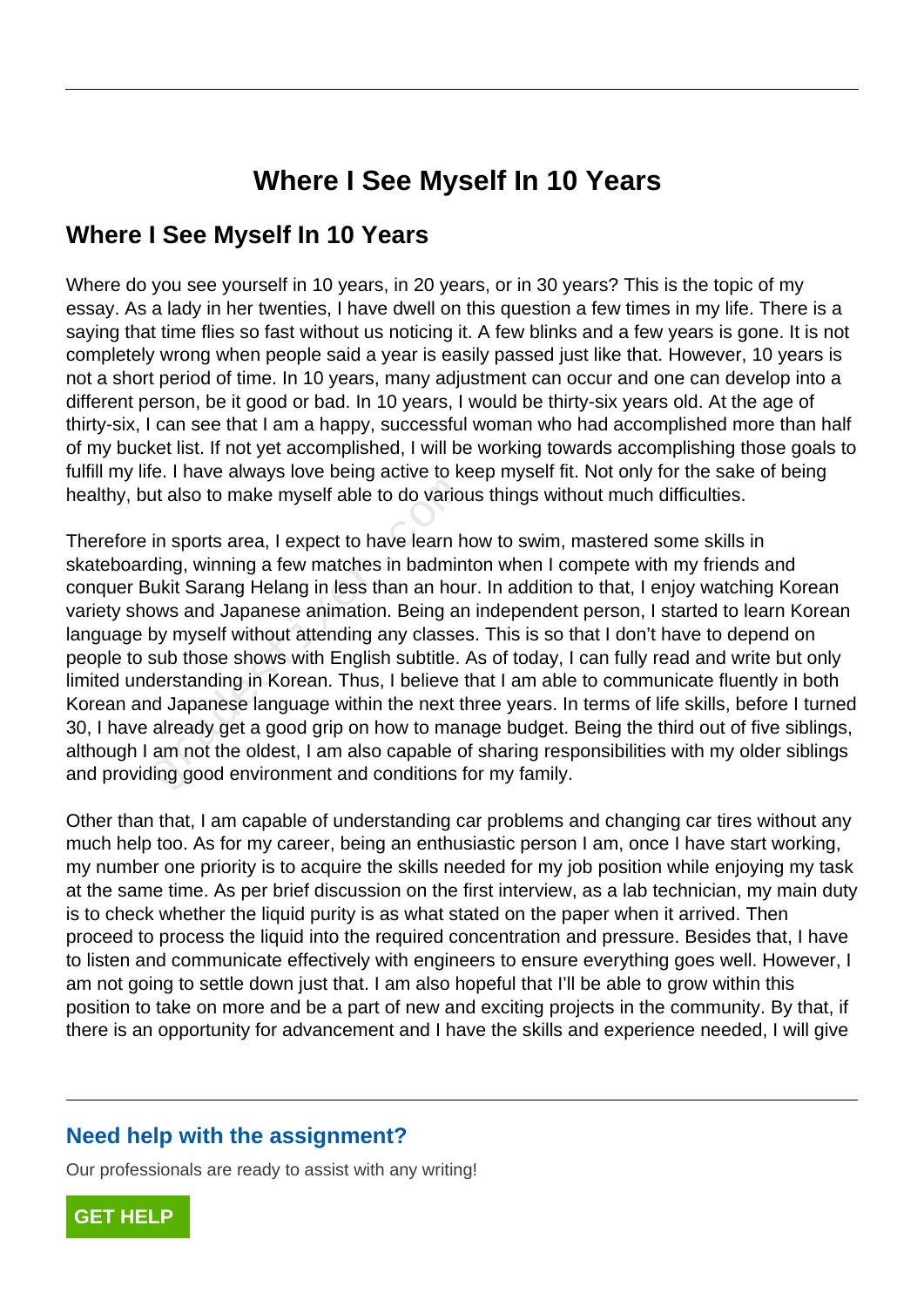my best in taking up a new challenge.

Ten years down the road, I am able to bring in new ideas and initiatives into the company, share my skills and guide new recruits in contributing a better future for the company's goal in expanding its' product and services. Thus, helping the company in growing their revenues and client base. So where do I see myself in 10 years? This essay shows that in ten years from now, I want to have made an impact on this company in a significant and positive way.

## **Where I See Myself In 5 Years**

Where do you see yourself in 5 years? Essay is the best way to answer this question, I guess. My goals for the next 5 years consist of attending BVCTC for 2 years, moving to Maine after establishing a job and getting a career in Criminal Justice while attending Purdue University Online College for Forensic Technology and Psychology. That alone should take 2-4 years depending on how fast I can accomplish my work. College is the basis of my future achievements because I want to make as much money as I can so as not to give my children a future involving unaccomplished parents who wonder how they are going to feed their children. I excel in puzzles and adore the complex thinking that comes with finding out who the criminal is, what he used, his/her personality, and possibly the way he/she thinks. I find it fascinating to look inside the human mind (even if it involves the dissection of such) and figuring out how it works. Forensic Psychology has to do with figuring out the way a criminal/killer/suspect thinks, acts, walks, talks, and simply their general daily life. Once you get the personality and mental status down, the rest becomes as Sherlock Holmes said 'elementary'. ents because I want to make as much r<br>Iving unaccomplished parents who worker<br>Izzles and adore the complex thinking<br>ised, his/her personality, and possibly th<br>human mind (even if it involves the dis-<br>Psychology has to do w

What got me interested in the career path I'm taking were the television shows I watched as a kid, such as Bones, Criminal Minds, NCIS, and Law and Order SVU. I enjoyed watching the progression of the theses from the investigators. For example, Doctor Spencer Reed of Criminal Minds During Season 1, Episode 4 'Plain Sight' once said that profiling a suspect is 'like finding a needle in a pile of needles. A needle would stand out in a haystack.' when referring to the difficulties of searching for suspects that can hide in plain sight similar to Ted Bundy. I also relate to Dr. Reed as he is very confident in statistics as am I, as seen in Season 4, Episode 9 '52 Pickup'. In Bones, season 1 episode 'the woman in the tunnel' Doctor Temperance Brennan states that 'Every society has its bottom-dwellers, and every society fears its bottom-dwellers because they are a symbol of what happens in that society if you fail' hence why we fear crime and consequences so much. we fear becoming those bottom dwellers that we so eagerly try to get rid of or replace with what we consider as normal human beings, but in a way, the theorist in myself believes that we are all bottom dwellers. we are all capable of crime and some have even thought about it, but they never planned it out or even executed what was coming to mind. this is also including thoughts of self-destruction or Appel Du Vide which translates to 'the call of the void'. This makes me aspire to want a future involving more discovery about criminal

### **Need help with the assignment?**

Our professionals are ready to assist with any writing!

**[GET HELP](https://my.gradesfixer.com/order?utm_campaign=pdf_sample)**